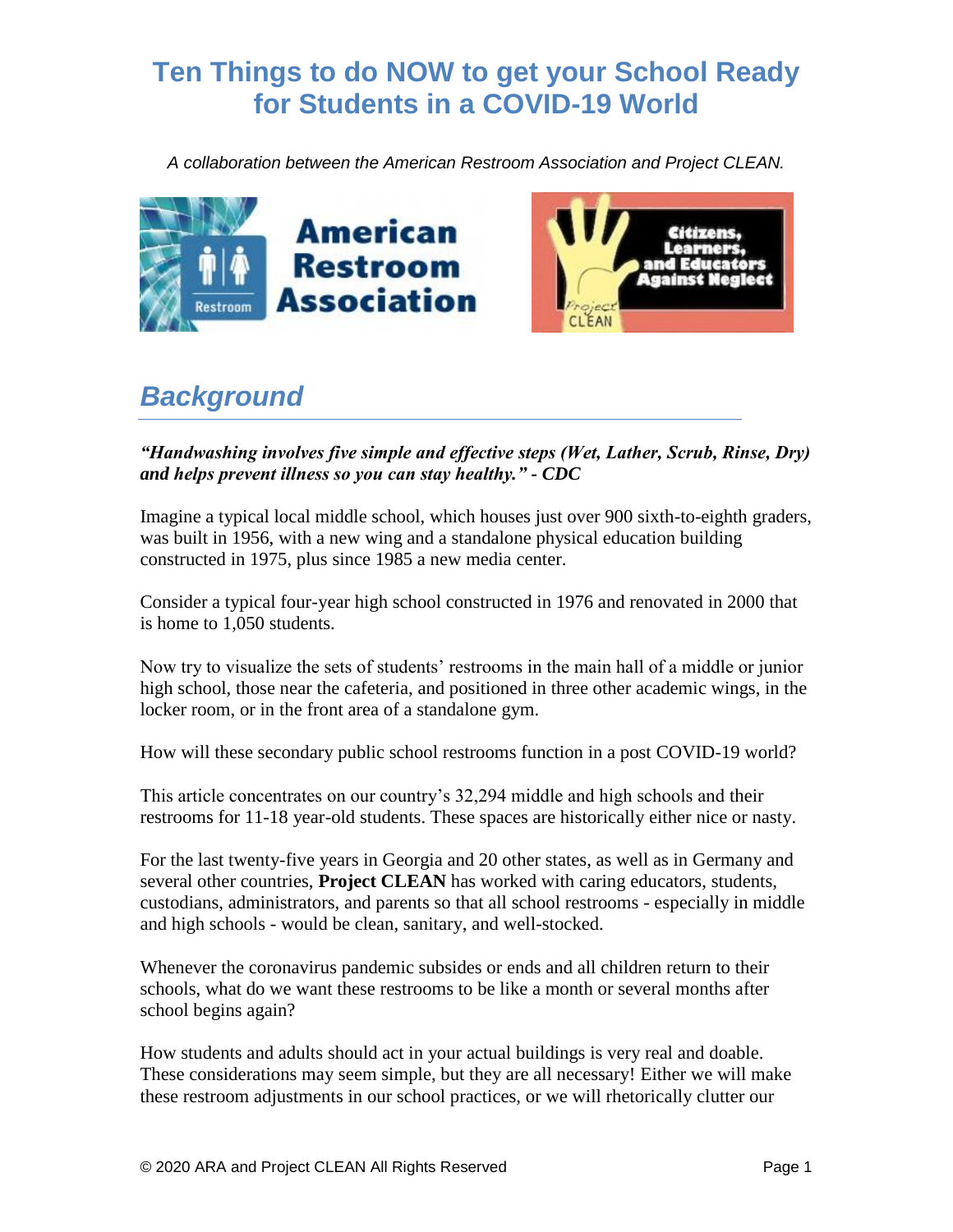schools with more verbiage about school climate and culture and avoid the practical work on sanitation and citizenship.

Each of these suggestions has been implemented in actual schools. These recommendations are not about flattening the curve or the wave. They are about strengthening the will to improve the experience of middle and high school restrooms.

### *1 – Don't run out of Soap!*

There should be soap in each restroom all day and custodians should restock at 6 a.m. and 11 a.m., and 2 p.m. and 6 p.m., if there are night games and activities.

#### *2 – Don't run out of Water!*

Every sink should flow with warm or at least cold water.

### *3 – Don't run out of Paper Towels!*

Every restroom should have hand drying towels (preferred) or automatic dryers or both. Towels should be restocked as above or whenever necessary.

### *4 – Remind, Remind, and Remind*

At a minimum, signs made by students with help from art and health teachers, should be messages about flushing, washing hands, and stashing trash. Custodians and administrators should install these signs and set up a vandalism account if necessary.

## *5 – Check, Check, and Re-Check*

An assigned assistant principal should walk the building daily and thoroughly look into both gender's restrooms to ensure they are supplied, clean, and functioning.

#### *6 – Activate Student Leaders*

Every student government and class officers should meet and discuss how to work with fellow students to foster more respect for custodians and restrooms.

#### *7 - Make It Fun*

Contests: Since most middle and high school students do not sing "Happy Birthday," or recite their "ABCs" when they hurriedly wash their hands after using the restroom, the school district should sponsor school contests such as composing a song for 20-second hand washing supported by business-ineducation partners.